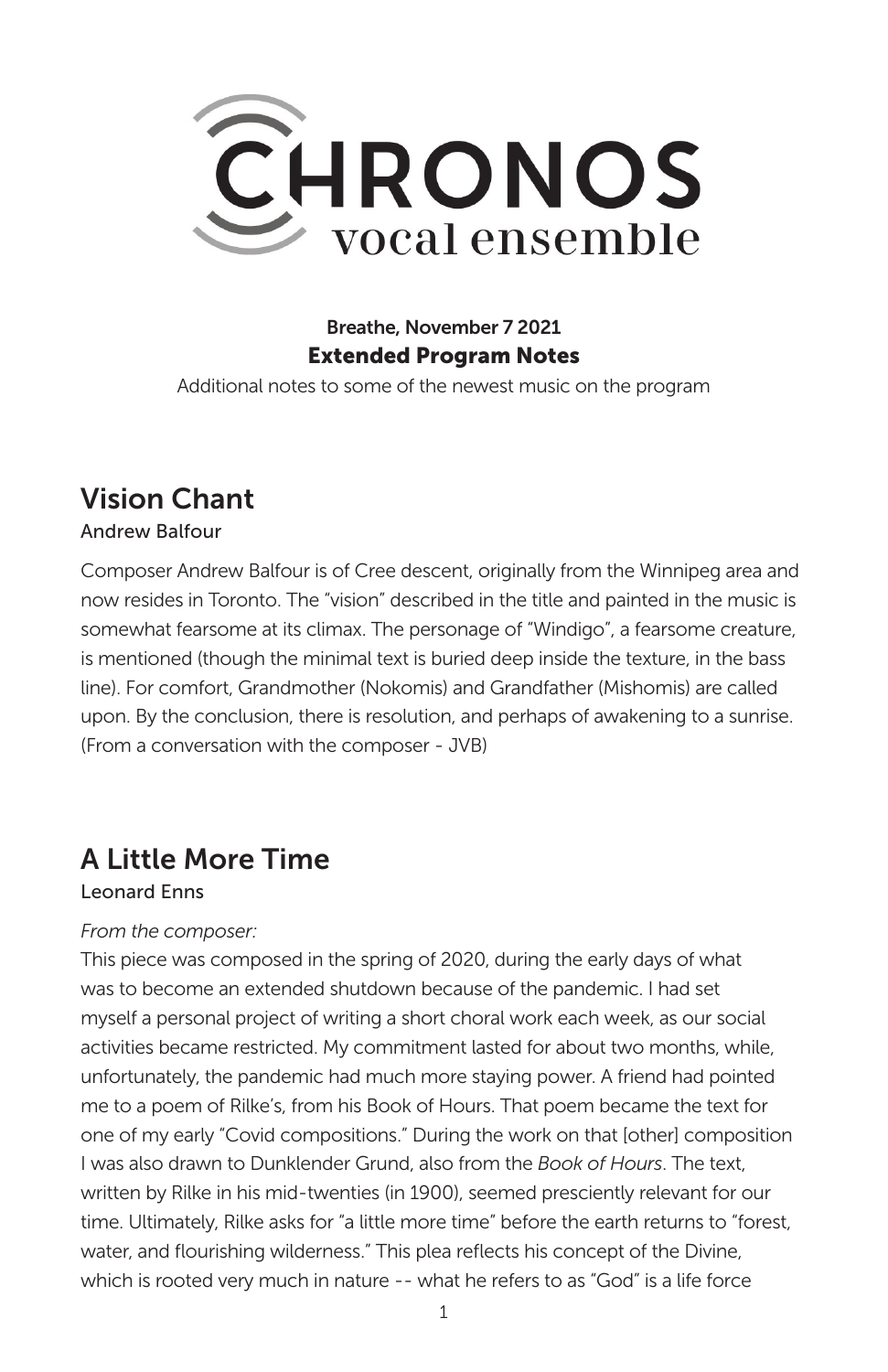gradually coming into being -- the dark is a beautiful and potent thing -- hence "you darkening deep" in his opening line expresses the idea of a divine reality that is positive, emerging, and being constantly created. The Book of Hours comes out of Rilke's first of two trips to Russia. Inspired both by the ubiquitous Orthodox iconography and the immense landscapes, and by his associations with Leo Tolstoy and other writers, Rilke sees nature and the world as a pantheistic consciousness slowly coming into existence.

His concepts of "God" reflect an inversion of the common view -- for him God is not light but darkness; rather than Creator, God is being created. However one wishes to unpack that view, there is certainly motivation in the idea that we are responsible for what is to come, that it is time for us to deal with the walls we have created, walls which limit the emerging divine creation; we are called, in Rilke's words, to "love all things, as no one has loved them." That challenge calls to us today, while the earth warms and warns around us. Yet, in his final lines, Rilke introduces a corrective to our hubris -- it is not we who will ultimately do the "writing" of this new reality; our work is controlled by a greater Hand.

## Sun on Water

#### Hussein Janmohamed

#### *From the composer:*

Sun on Water originated while living at Fool's Paradise – Canadian artist Doris McCarthy's home and studio – through the Doris McCarthy Artist in Residence Program of the Ontario Heritage Trust. Sun on Water finds its inspiration in the mystery of winter sunrises on Toronto's Scarborough Bluffs. The colours of the rising sun over Lake Ontario revealed a palpable silence and yearning from which the music emerged. The piece, written specially for Toronto's Amadeus Choir, is for a cappella choir and optional Tibetan singing bowl. The texts and musical influences come from Western choral music, Middle Eastern rhythms, Hindu and Indic Ismaili Muslim traditions. Sun on Water begins quietly as deep waters rumble underneath. Sonic layers reflect the yearning of the sun and water, like lover and beloved, for each other. A burst of sun breaks forth. Yet, as the sun's rays shimmer on the surface of the lake, the deep water still echoes their mutual yearning for ultimate union.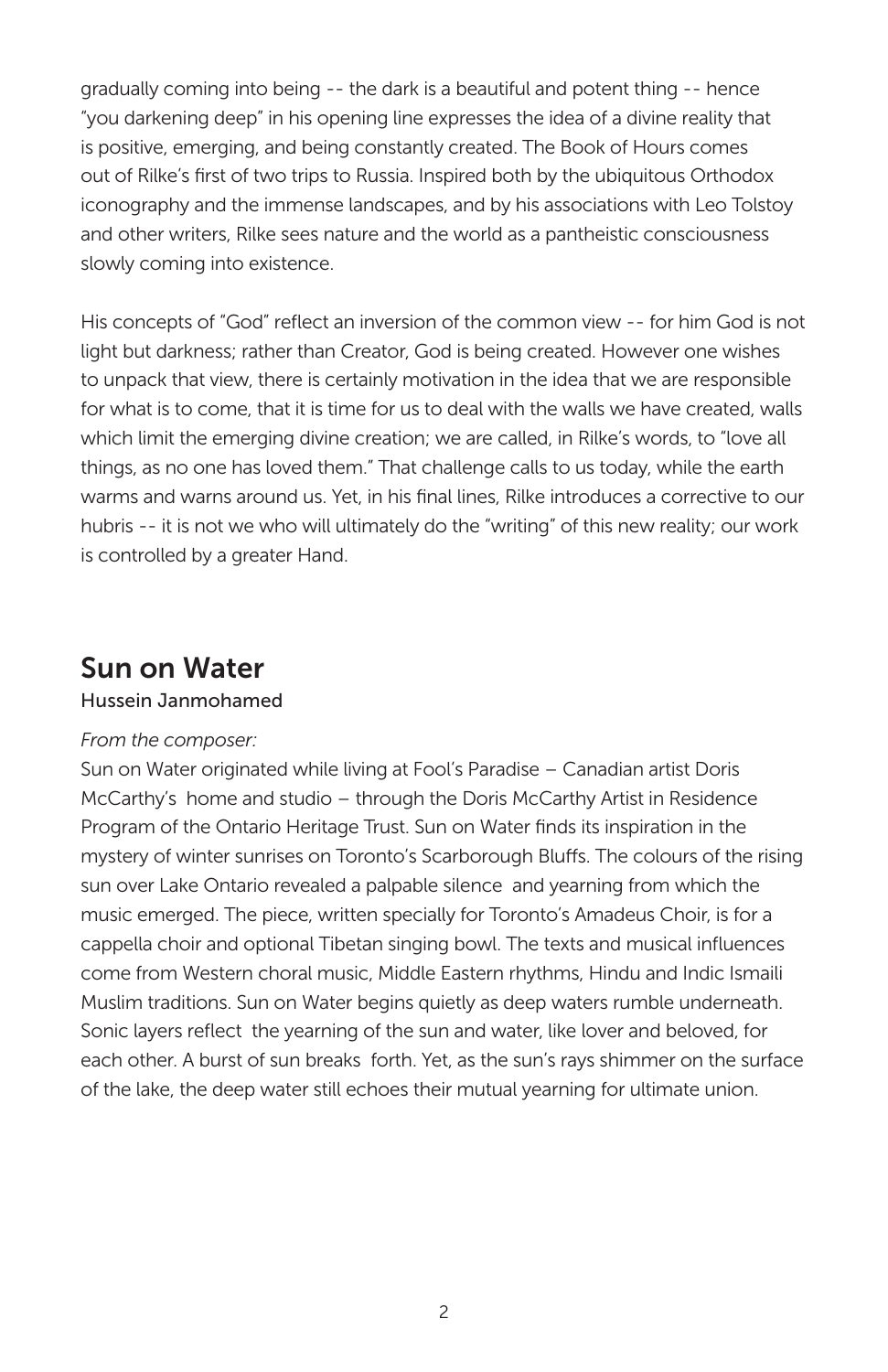# and the swallow

### Caroline Shaw

### *From Hyperion Records:*

The composer Caroline Shaw was the youngest recipient of the Pulitzer Prize for Music for her composition Partita for 8 voices, and is also possibly the only choral composer who can say she has collaborated with Kanye West. Her music is renowned for its use of extended vocal techniques, the most basic of which can be heard in And the swallow, a setting of Psalm 84 which ends with the singers evoking the sound of autumn rains. Shaw spoke of how she was thinking of the Syrian refugee crisis as she composed the work; 'There's a yearning for a home that feels very relevant today. The second verse is: "The sparrow found a house and the swallow her nest, where she may place her young" which is just a beautiful image of a bird trying to keep her children safe—people trying to keep their family safe.'

# In Paradisum

### Christine Donkin

Setting an ancient text sometimes included in settings of the Requiem Mass, the serenity of this work's beginning and ending is contrasted in its enthralling middle section, denoting the arrival in paradise and chorus of angels. Canadian composer Christine Donkin studied at the U of A and UBC, and composes choral, chamber, and orchestral works which are performed across the continent and beyond. *In Paradisum* began its life as the winner of the Guelph Chamber Choir's 2008 Young Composer Competition. (JVB)

# I Breathe

### Matthew Emery

*I Breathe* combines music written by Matthew in fall 2020 for the shorter piece "Breathe", premiered virtually by Chronos at that time, with new music on text by poet Natalie Fasheh. Find more info in interviews with Matthew, Natalie, and David Almond on our YouTube channel.

### Notes from the composer:

"I Breathe" is a work for double choir, built on ideas of binaries: old and new, homophonic and polyphonic, stable and unstable; "I Breathe" incorporates an earlier work of mine: "Breathe". The juxtaposition of styles, texts and gestures is highlighted throughout "I Breathe" through the use of both modern and past poetry,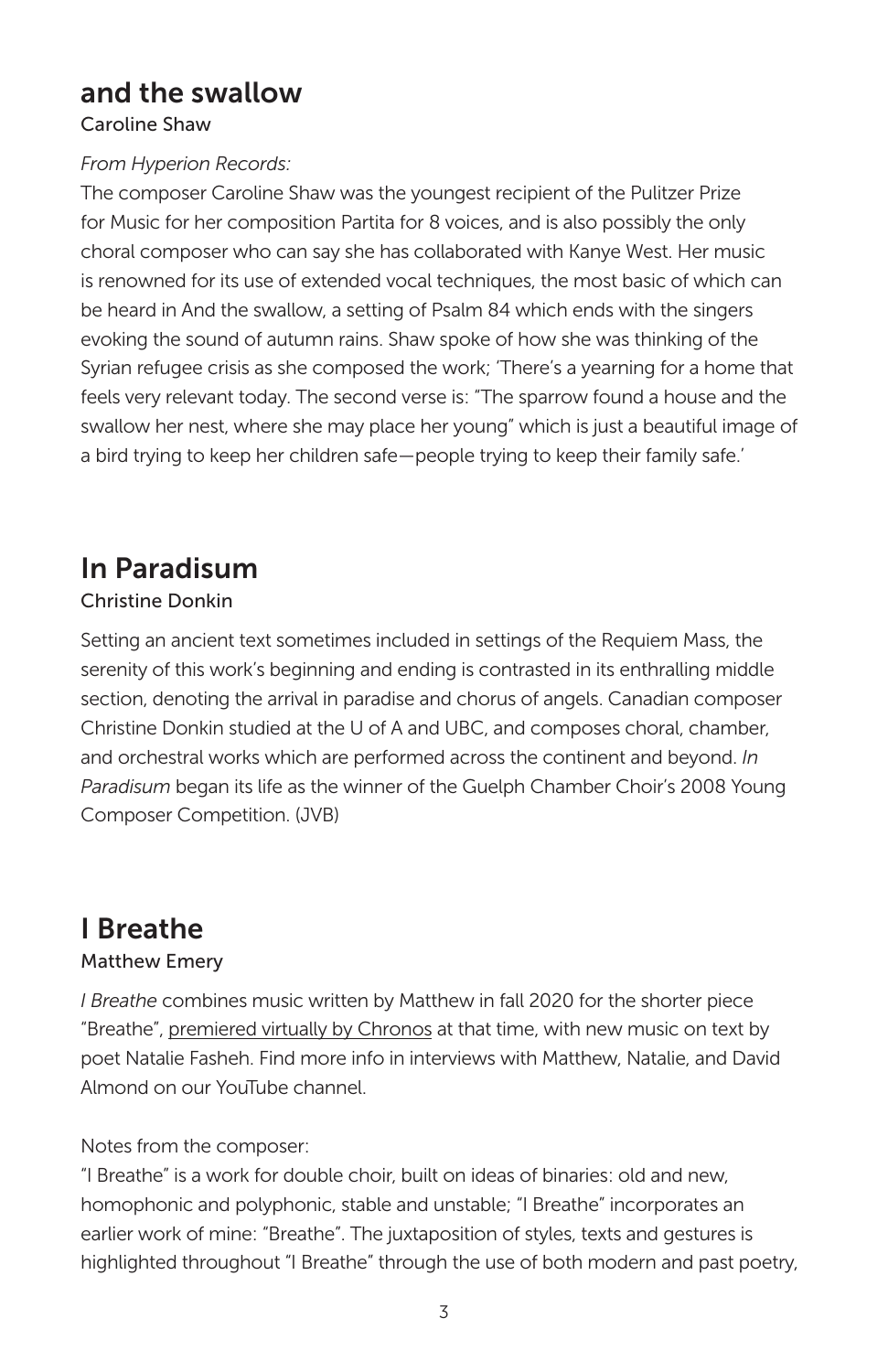musical ideas inspired by past eras (Medieval, Baroque, and Renaissance), and juxtaposition of instrumentation: responsorial phrases between choirs, small groups and/or soloists. The work uses these layers of imagery and dialogue to capture the feelings of emotions ranging from hope to despair, and everything in-between that we are facing due to COVID 19. The commissioned poem by Natalie Fasheh exquisitely captures the atmosphere of both the unsettledness, and acceptance that we (I) face(ed) during these times. She both responds to the Petrarch text (used in "Breathe"), and then reaches beyond it.

I Breathe is in a three part form:

- Part one features responsorial phrases alternating virtuosic, florid lines, with block style homophony. There are phrases that may be sung as solos. Part one is a metaphor for the fear, strife and uncertainty of life exemplified through angular melodies, and an evocative, dissonant harmonic palette.
- Part two sees the intersection of both choirs centred around "Breathe". Choir one sings along side choir two, at times in unison, harmony or in juxtaposition. In some ways, the middle movement "Breathe" is an antidote to the tension and angularity of part one; a literal and metaphoric exhalation and collective breath of resolution (hope).
- Part three may be sung by choir one alone, or if possible, joined by all singers. It is a reflection or meditation on the idea of hope, and what it means to breathe; the luxury it is to breathe clean air, unafraid.

#### *Note from poet* Natalie Fasheh*:*

What are we faced with when one is suffering from an illness that is beyond our global knowledge and capacity of physical healing? How has society time and time again, in such situations, grappled with the moments of accepting death, versus fighting for life? What kind of hope does it yield? Inspired by David Almond's story of him and his Mother's COVID-19 experience. The moment in the story that stood out to me was when his mother did not want to fight for her life, contrary to what David and his family wanted. In this poem I attempted to empathetically explore the possible perspective of both the ill mother and her son, on pain, life, death, hope, love, and courage, in such moments of suffering from this mysterious deadly illness.